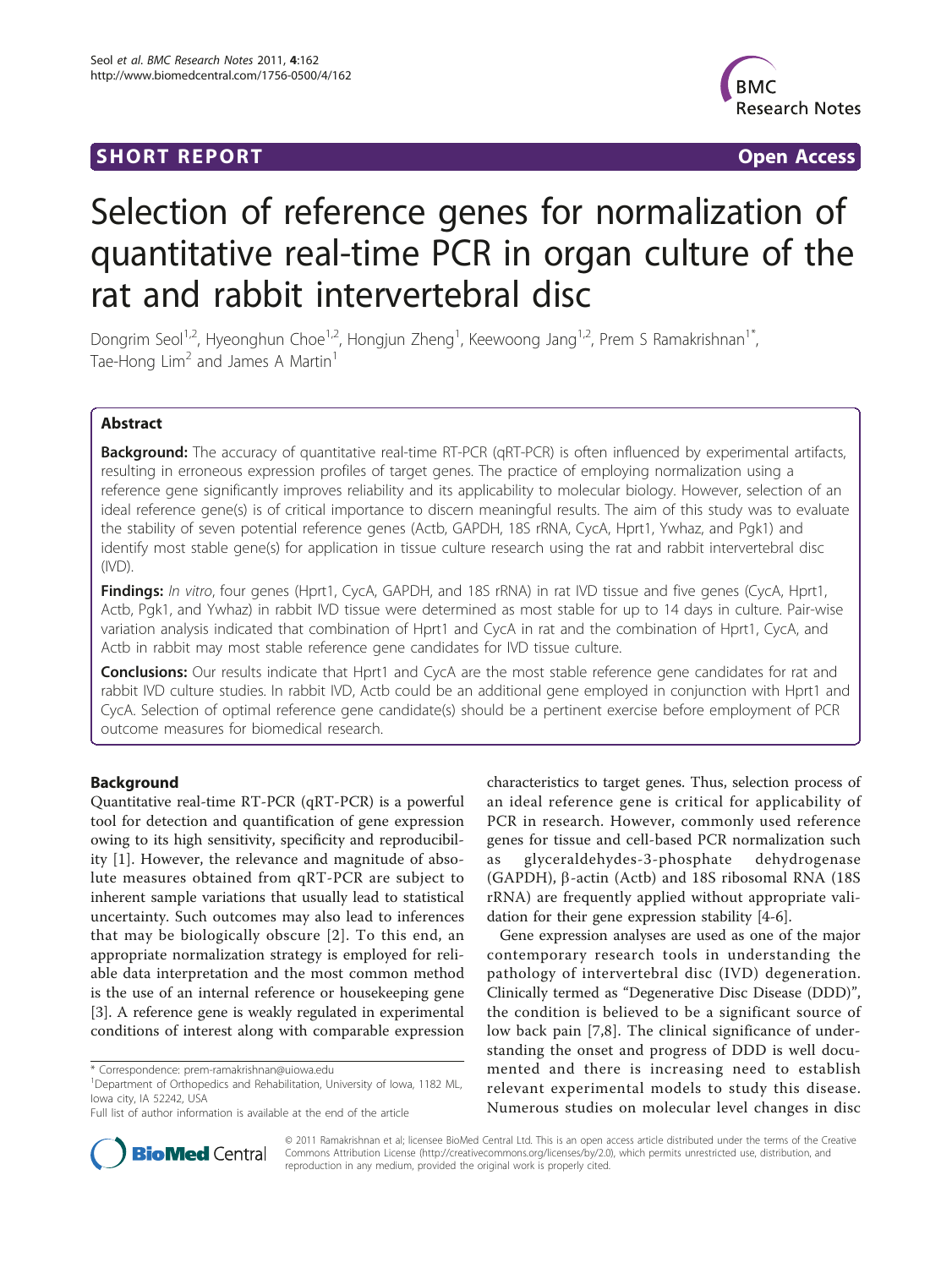biology have been reported by normalization using GAPDH [\[9](#page-7-0)-[12\]](#page-7-0) and Actb [[13-15](#page-7-0)] without validation for their stability. Although the assumption of certain genes being constitutively expressed may be valid in certain cases, this assumption cannot be taken for granted under rapidly changing conditions such as growth, remodeling and disease.

The aim of this research was to evaluate the stability of seven potential reference genes (Actb, GAPDH, 18S rRNA, CycA, Hprt1, Ywhaz, and Pgk1) and select the most stable genes or a combination of stable genes for the purpose of normalization in IVD gene expression studying of rat and rabbit organ culture. The stability of selected reference genes under different experimental culture periods and species was analyzed using geNorm [[6\]](#page-7-0), NormFinder [\[5](#page-7-0)] and BestKeeper [[16](#page-7-0)].

# Results

# Quantitative real-time RT-PCR

Seven candidate reference genes were selected from commonly used housekeeping genes which have different biologic function (Table 1). Their primer information was summarized in Table [2](#page-2-0).

All RNA samples were examined for their purity. The absorbance ratio at A260/A280 nm of all samples was ranged from 1.86 to 2.09, indicating all the samples were pure during the RNA extraction procedure. For all the candidate reference genes, the melt curve analyses of PCR reactions were performed. The specificity and integrity of the products were confirmed by the presence of a single peak in dissociation curve (additional file [1\)](#page-6-0). The standard curves were made by serial dilutions to determine PCR efficiencies. The qRT-PCR efficiency (E) of each primer pair was ranged from 1.901 to 2.141 (90.1% to 114.1%) with linear correlation coefficient  $(\mathbb{R}^2)$ , making all assays suitable for quantitative analysis (Table [3](#page-2-0)). Figure [1](#page-3-0) represents  $C_T$  values of candidate reference genes from IVD organ culture of SD rat and NZW rabbit.  $C_T$  values of reference genes obtained by the rat IVD were more variable with higher standard deviation than those of the rabbit IVD. To quantify the variation,  $C_T$  range was calculated by maximum and minimum values through four harvesting time points. Hprt1 was shown the most invariable expression between all samples for both rat (1.09) and rabbit (0.67). In rat, CycA (1.61) and GAPDH (1.88) were ranked as second and third gene, respectively. In rabbit, on the other hand, Pgk1 (1.02) and CycA (1.04) were ranked as second and third genes, respectively. This implies that Hprt1, CycA, and GAPDH in rat and Hprt1, Pgk1, and CycA are more potential reference genes compared to the others.

## geNorm analysis

The gene expression stability of seven candidate reference genes over the organ culture of the rat and rabbit IVD was analyzed using the geNorm software applications. The analysis by geNorm showed that only four genes (GAPDH, CycA, Hprt1, and 18S rRNA) in the rat IVD reached a high expression stability with low M values, below the default limit of  $M = 1.5$  [[6\]](#page-7-0) (Figure [2a](#page-3-0)). GAPDH and CycA were identified as the best pair of reference genes. On the other hand, all reference genes showed stable M value ( $M < 1.5$ ), and Actb and Ywhaz were ranked as the most stable reference genes in rabbit (Figure [2b\)](#page-3-0). CycA and Hprt1 were ranked as third and fourth genes, respectively. Similarly, CycA and Hprt1 were identified to be suitable for normalization in the combined analysis obtained from rat and rabbit (Figure [2c](#page-3-0)). To determine the optimal number of reference genes necessary for accurate normalization, calculation of the pair-wise variation  $(V_{n/n+1})$  was evaluated (Figure [2d\)](#page-3-0). The combination of two reference genes was suitable for normalizing gene expression data in rat and combined species,  $V_{2/3}$  (0.238) and  $V_{2/3}$  (0.316) respectively, which is close to the cutoff value 0.15. On the other hand, in rabbit samples, all pair-wise variations were close to cutoff value and three reference genes would be sufficient to normalize the target genes.

|  |  | Table 1 Description of candidate reference genes for qRT-PCR |  |  |  |  |  |  |  |
|--|--|--------------------------------------------------------------|--|--|--|--|--|--|--|
|--|--|--------------------------------------------------------------|--|--|--|--|--|--|--|

| Abbreviation Gene |                                              | <b>Function</b>                                                                                                 |
|-------------------|----------------------------------------------|-----------------------------------------------------------------------------------------------------------------|
| Actb              | $\beta$ -actin                               | Cytoskeletal structural protein                                                                                 |
| <b>GAPDH</b>      | Glyceraldehydes-3-phosphate<br>dehydrogenase | Carbohydrate metabolism                                                                                         |
| 18S rRNA          | 18S ribosomal RNA                            | Cytosolic small ribosomal subunit, translation                                                                  |
| CycA              | Cyclophilin A                                | Catalyzes the cis-trans isomerization of proline imidic peptide bonds in oligopeptides,<br>accelerating folding |
| Hprt1             | Hypoxanthine<br>phosphoribosyltransferase 1  | Metabolic salvage of purines in mammals                                                                         |
| Ywhaz             | Tyrosine 3-monooxygenase                     | Signal transduction by binding to phosphorilated serine residue on a variety of signaling<br>molecules          |
| Pgk1              | Phosphoglycerate kinase 1                    | Transferase enzyme in the glycolysis                                                                            |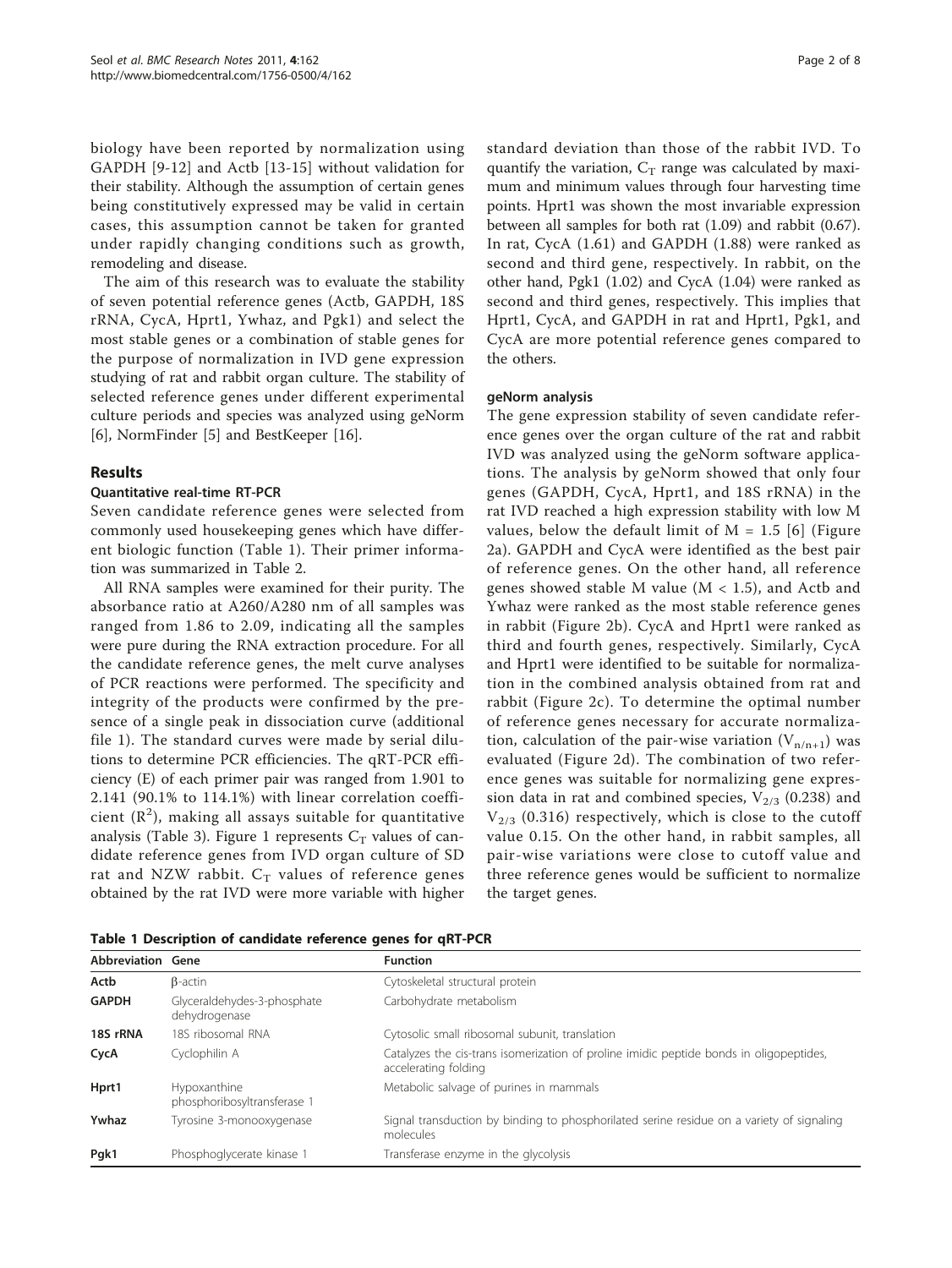|              | Sprague-Dawley rat                                         |                            | <b>New Zealand White Rabbit</b>                                |                            |  |  |
|--------------|------------------------------------------------------------|----------------------------|----------------------------------------------------------------|----------------------------|--|--|
|              | Forward $(5'-3')$<br>Reverse (5'-3')                       | Product size (bp)<br>[Ref] | Forward $(5'-3')$<br>Reverse (5'-3')                           | Product size (bp)<br>[Ref] |  |  |
| Actb         | AGGCCAACCGTGAAAAGATG<br>ACCAGAGGCATACAGGGACAA              | 101 [33]                   | CTGGAACGGTGAAGGTGACA<br>CGGCCACATTGCAGAACTTT                   | 73 [D]                     |  |  |
| <b>GAPDH</b> | GCAAGAGAGAGGCCCTCAG<br><b>TGTGAGGGAGATGCTCAGTG</b>         | 74 [18]                    | GGGTGGTGGACCTCATGGT<br>CGGTGGTTTGAGGGCTCTTA                    | 58 [D]                     |  |  |
| 18S<br>rRNA  | ACGGACCAGAGCGAAAGCAT<br><b>TGTCAATCCTGTCCGTGTCC</b>        | 310 [19]                   | TCGGCATTCGAACGTATGC<br>ACCCGTGGTCACCATGGTA                     | 56 [D]                     |  |  |
| CycA         | <b>TATCTGCACTGCCAAGACTGAGTG</b><br>CITCITGCTGGTCITGCCATTCC | 126 [20]                   | CCAACGGCTCCCAGTTCTT<br>ACGTGCTTGCCGTCCAA                       | 61 [D]                     |  |  |
| Hprt1        | TGTTTGTGTCATCAGCGAAAGTG<br>ATTCAACTTGCCGCTGTCTTTTA         | 66 IDI                     | GCAGACCITGCITTCCITGGT<br>GCAGGCTTGCGACCTTGAC                   | 63 [D]                     |  |  |
| Ywhaz        | TTGAGCAGAAGACGGAAGGT<br>GAAGCATTGGGGATCAAGAA               | 136 [19]                   | GGTCTGGCCCTTAACTTCTCTGTGTTCTA<br>GCGTGCTGTCTTTGTATGATTCTTCACTT | 142 [28]                   |  |  |
| Pgk1         | ATGCAAAGACTGGCCAAGCTAC<br>AGCCACAGCCTCAGCATATTTC           | 104 [20]                   | TGTTGGTCGGGCGAAGCAG<br>CAGTGTCTCCACCGCCGATG                    | 149 [28]                   |  |  |

<span id="page-2-0"></span>Table 2 Primer information of reference genes for qRT-PCR

[D] designed primer

# NormFinder and BestKeeper analysis

Analysis on the stability of the reference genes using NormFinder and BestKeeper showed different ranking order compared to geNorm analysis (Table [4](#page-4-0)). Norm-Finder indicated Hprt1 as the best stable gene in rat and combined species, followed by 18S rRNA, CycA, and GAPDH. All reference genes in rabbit showed better stability value compared to those of rat, and CycA ranked as best control gene with a stability value of 0.227. The BestKeeper calculated variations for all the reference genes based on geometric mean of the  $C_T$ values. Genes with standard deviation (SD) higher than 1 were defined as unstable. Similar to NormFinder, Hprt1 showed the lowest  $C_T$  value variation in rat and combined species, and GAPDH and CycA with lower than 1 (SD) were indicated as good candidate genes. In rabbit, all reference genes except GAPDH showed low SD values and Hprt1 which was second ranking order in NormFinder was calculated to be the most stable gene with a SD value of 0.23.

# Overall ranking order and selection of the best genes

All results obtained from three programs showed different ranking order according to their different calculated

algorithm. To find the combination of stable reference genes, we summarized the output results which were M value (geNorm), stability (NormFinder), and standard deviation (BestKeeper) and calculated the average and ranking order in Table [5.](#page-4-0) Based on the pair-wise variation analysis by geNorm, the number of stable reference genes was applied as two for rat and combined species and three for rabbit. The overall ranking order of SD rat was Hprt1, CycA, GAPDH, 18S rRNA, Actb, Ywhaz, and Pgk1 and the combination of Hprt1 and CycA was finally selected as best control genes. Similarly, the combination of Hprt1 and CycA were determined as the most stable housekeeping genes in analyzing of combined speices. In experiments with rabbit intervertebral disc, however, the most preferred reference genes were CycA, Hprt1, and Actb.

# **Discussion**

It has become increasingly clear in recent years that the accuracy of qRT-PCT analysis strongly depends on the choice of the normalization approach. Among current normalization approaches available, the use of housekeeping gene as an internal control is by far the most convenient to compute, provided the biological assumption of

Table 3 Standard curve parameters for candidate reference genes

|              |          | SD rat             |                     | NZW rabbit |                |                    |  |  |
|--------------|----------|--------------------|---------------------|------------|----------------|--------------------|--|--|
| Genes        | Slope    | Efficiency (E) [%] | Coefficient $(R^2)$ | Slope      | Efficiency (E) | Coefficient $(R2)$ |  |  |
| Actb         | $-3.024$ | $2.141$ [114.1]    | 0.992               | $-3.363$   | 1.983 [98.3]   | 0.999              |  |  |
| <b>GAPDH</b> | $-3.222$ | 2.043 [104.3]      | 0.995               | $-3.388$   | 1.973 [97.3]   | 0.997              |  |  |
| 18S rRNA     | $-3.253$ | 2.030 [103.0]      | 0.982               | $-3.584$   | 1.901 [90.1]   | 0.994              |  |  |
| CycA         | $-3.135$ | 2.084 [108.4]      | 0.996               | $-3.091$   | 2.106 [110.6]  | 0.999              |  |  |
| Hprt1        | $-3.360$ | 1.984 [98.4]       | 0.991               | $-3.411$   | 1.964 [96.4]   | 0.990              |  |  |
| Ywhaz        | $-3.043$ | $2.131$ [113.1]    | 0.994               | $-3.040$   | 2.133 [113.3]  | 0.985              |  |  |
| Pgk1         | $-3.078$ | 2.113 [104.6]      | 0.992               | $-3.039$   | 2.133 [113.3]  | 0.986              |  |  |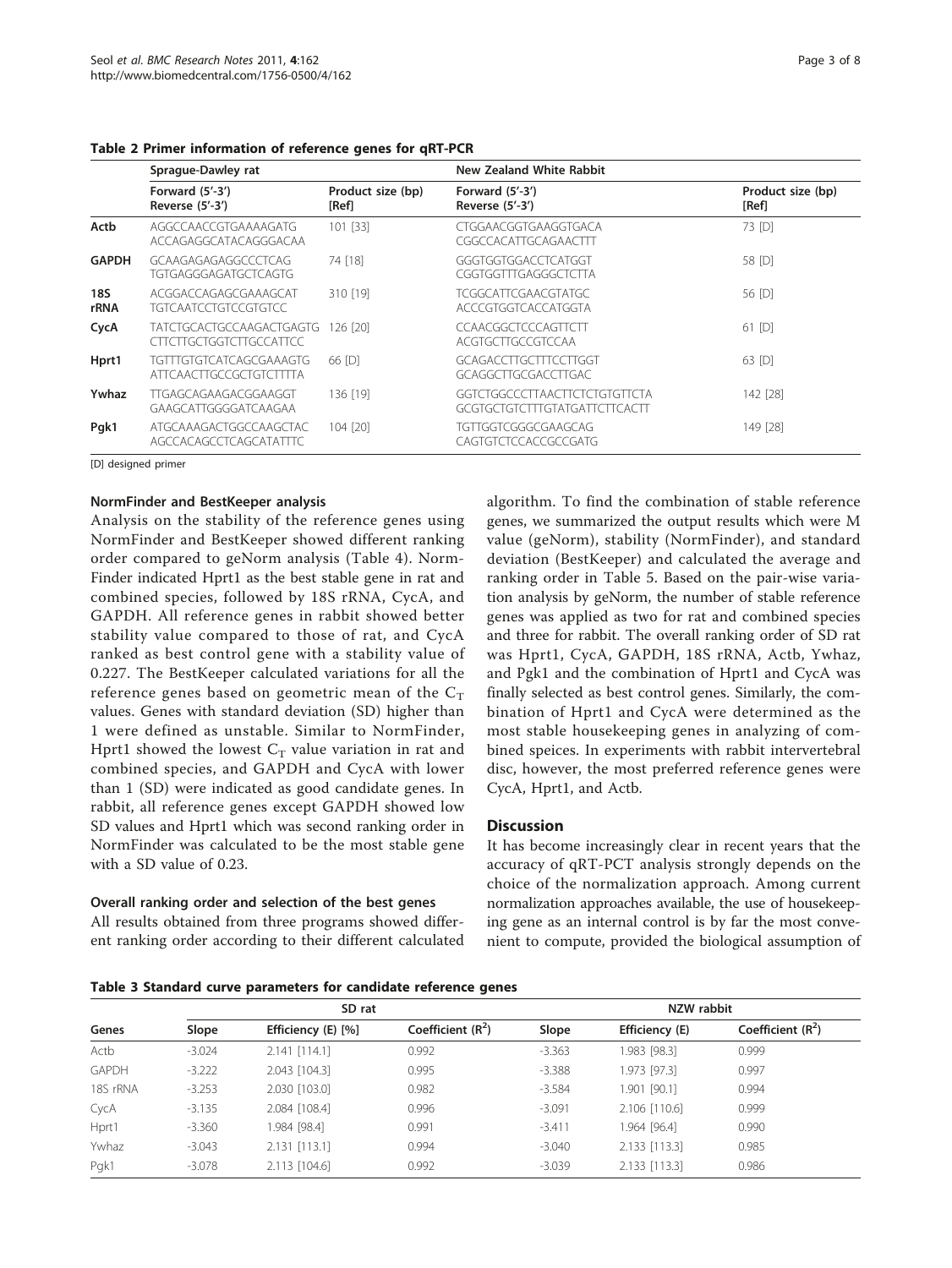<span id="page-3-0"></span>

Figure 1 Cycle threshold  $(C_T)$  values of candidate reference genes in intervertebral disc organ culture of Sprague-Dawley rat (a) and New Zealand White rabbit (b).  $C_T$  values represent mean  $\pm$  S.D. from three biological replicates.  $C_T$  rang calculated from maximum and minimum is shown between parentheses in each reference genes.

the reference gene is fulfilled. Several studies have demonstrated that commonly used reference genes are regulated under various experimental conditions, indicating the requirement of reference gene validation as the first step before meaningful outcomes could be discerned. To further improve sensitivity, normalization with multiple reference genes is also proposed.

Rat and rabbit are preferred models for studying the pathogenesis of disc degeneration. Current knowledge suggests that mechanical stimulation may be a significant contributor to the biology of the IVD. To this end, our working hypotheses states that abnormal mechanical stimulation can induce pertinent biological cascades that may degenerate a healthy normal disc in



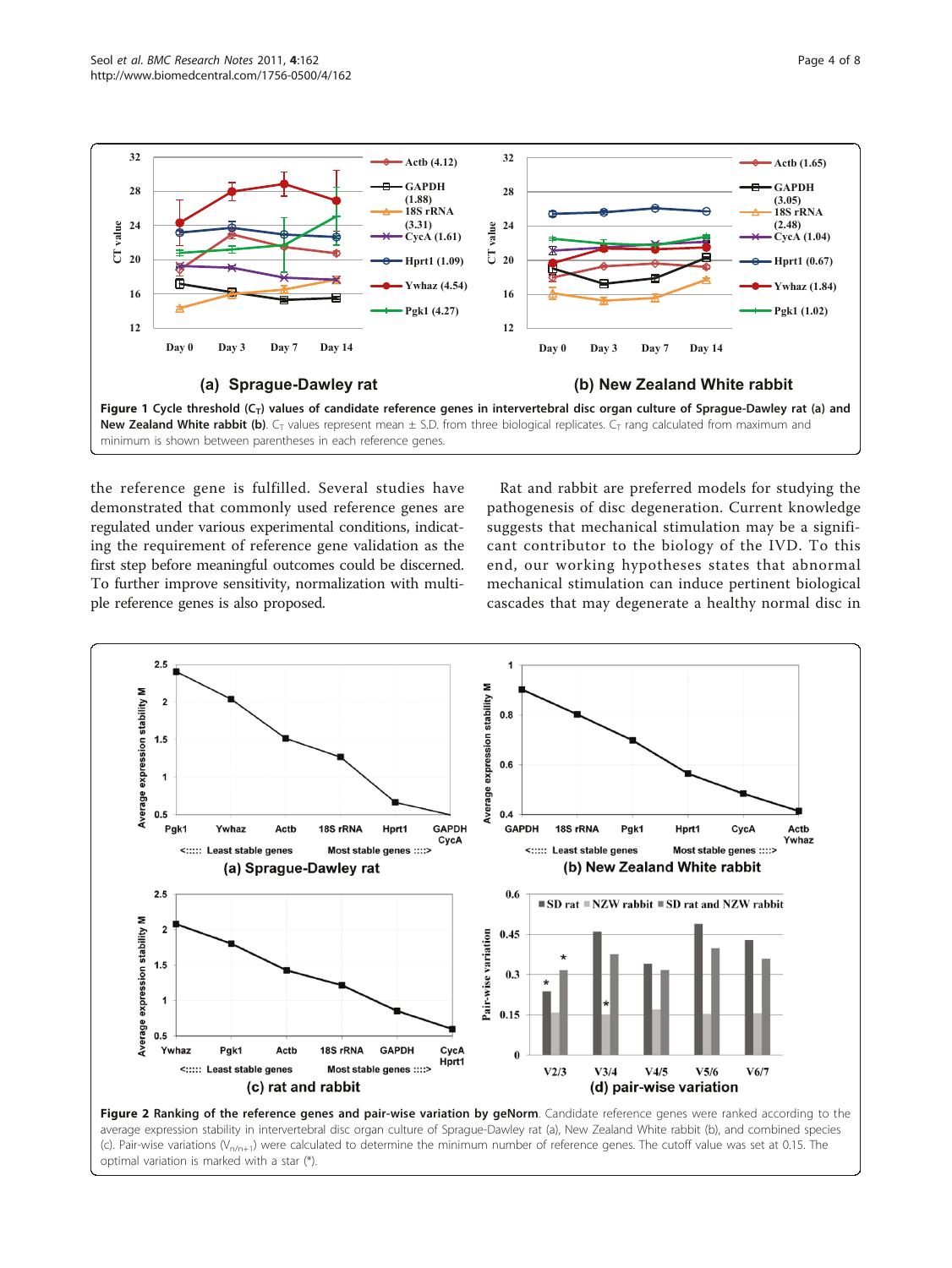<span id="page-4-0"></span>Table 4 Ranking order of candidate reference genes in the intervertebral disc of Sprague-Dawley (SD) rat and New Zealand White (NZW) rabbit

|                |                         | <b>NormFinder</b>    |                     | BestKeeper             |                      |                 |  |  |
|----------------|-------------------------|----------------------|---------------------|------------------------|----------------------|-----------------|--|--|
|                | Rank SD rat             | <b>NZW</b><br>rabbit | rat &<br>rabbit     | SD rat                 | <b>NZW</b><br>rabbit | rat &<br>rabbit |  |  |
| 1              | Hprt1                   | CycA                 | Hprt1               | Hprt1                  | Hprt1                | Hprt1           |  |  |
|                | (0.541)                 | (0.227)              | (0.514)             | 0.35)                  | (0.23)               | (0.30)          |  |  |
| $\overline{2}$ | 185<br>rRNA<br>(0.755)  | Hprt1<br>(0.371)     | 18S rRNA<br>(0.596) | <b>GAPDH</b><br>(0.66) | CycA<br>(0.36)       | CycA<br>(0.68)  |  |  |
| 3              | CycA                    | Pgk1                 | CycA                | CycA                   | Pgk1                 | <b>GAPDH</b>    |  |  |
|                | (0.788)                 | (0.374)              | (0.636)             | (0.69)                 | (0.43)               | (0.85)          |  |  |
| 4              | <b>GAPDH</b><br>(0.931) | Actb<br>(0.478)      | Actb<br>(0.658)     | 18S<br>rRNA<br>(1.05)  | Actb<br>(0.53)       | Actb<br>(0.97)  |  |  |
| 5              | Actb                    | Ywhaz                | Ywhaz               | Actb                   | Ywhaz                | Pgk1            |  |  |
|                | (0.947)                 | (0.497)              | (0.783)             | (1.23)                 | (0.64)               | (1.01)          |  |  |
| 6              | Pak1                    | 18S rRNA             | Pgk1                | Ywhaz                  | 18S rRNA             | Ywhaz           |  |  |
|                | (1.417)                 | (0.511)              | (0.808)             | (2.22)                 | (0.90)               | (1.12)          |  |  |
| 7              | Ywhaz                   | <b>GAPDH</b>         | <b>GAPDH</b>        | Pgk1                   | <b>GAPDH</b>         | 18S rRNA        |  |  |
|                | (1.482)                 | (0.699)              | (0.956)             | (2.25)                 | (1.12)               | (1.23)          |  |  |

(value); stability in NormFinder and standard deviation in BestKeeper

a temporo-spatial manner. Although in vivo mechanical stimulation is possible to a certain extent, understanding the effect of complex biomechanics would be achievable to a greater extent in vitro using a whole organ system. Successful realization of a mechanicallyactive culture system would require validation of the experimental model using well characterized outcome measures. Among several outcomes that need to be verified for the evaluation of our in vitro experimental model, expression profiles of genes of interest and validation of reference gene(s) are considered significant requirements.

To determine the most stable genes, data were analyzed using three different applications (geNorm, Norm-Finder, and BestKeeper) with distinct algorithms for assessing and identifying gene stability. Briefly, GeNorm software identifies stable genes based on the principle that two ideal genes have same expression ratios in all samples. The expression ratio is reported as the stability value 'M' that is essentially an average pair-wise variation of each gene in comparison to other candidate genes. NormFinder utilizes expression variation between inter and intra groups for identifying the ideal reference genes. In other words, the program can calculate not only the overall variation of candidate reference genes but also the variation between subgroups of given sample set. BestKeeper calculates reference gene's standard deviation (SD) based on raw  $C_T$  values regardless of sample's efficiency. Gene with the lowest SD is considered the most stable gene. We applied these three programs for complementary analyses. As expected, ranking data reported by the programs differed considerably in terms of magnitude of the ranking parameter and order of ranking. Surprisingly (although with varying rank order), four genes (Hprt1, CycA, GAPDH, and 18S rRNA) in rat IVD tissue and five genes (CycA, Hprt1, Actb, Pgk1, and Ywhaz) in rabbit IVD tissue were presented as available reference genes. To determine a consolidated rank ordering of reference genes using data from all the output, we decided to average the outcome measures of the three programs for each reference gene since the three algorithms determined the gene ranking

Table 5 Overall ranking order of candidate reference genes based on the output values from three programs and selection of the best genes in the intervertebral disc of Sprague-Dawley (SD) rat and New Zealand White (NZW) rabbit

| SD rat            | Actb  | <b>GAPDH</b> | 18S rRAN       | CycA  | Hprt1 | Ywhaz | Pgk1           | Best genes          |
|-------------------|-------|--------------|----------------|-------|-------|-------|----------------|---------------------|
| geNorm            | 1.515 | 0.498        | 1.268          | 0.498 | 0.664 | 2.040 | 2.406          |                     |
| <b>NormFinder</b> | 0.947 | 0.931        | 0.755          | 0.788 | 0.541 | 1.482 | 1.417          | Hprt1 and CycA      |
| <b>BestKeeper</b> | 1.23  | 0.66         | 1.05           | 0.69  | 0.35  | 2.22  | 2.25           |                     |
| Average           | 1.23  | 0.70         | 1.02           | 0.66  | 0.52  | 1.91  | 2.02           |                     |
| Rank              | 5     | 3            | $\overline{4}$ | 2     |       | 6     | 7              |                     |
| NZW rat           | Actb  | <b>GAPDH</b> | 18S rRAN       | CycA  | Hprt1 | Ywhaz | Pgk1           | Best genes          |
| qeNorm            | 0.414 | 0.903        | 0.803          | 0.484 | 0.565 | 0.414 | 0.698          |                     |
| <b>NormFinder</b> | 0.478 | 0.699        | 0.511          | 0.227 | 0.371 | 0.497 | 0.374          |                     |
| <b>BestKeeper</b> | 0.53  | 1.12         | 0.90           | 0.36  | 0.23  | 0.64  | 0.43           | CycA Hprt1 and Actb |
| Average           | 0.47  | 0.91         | 0.74           | 0.36  | 0.39  | 0.52  | 0.50           |                     |
| Rank              | 3     | 7.           | 6              |       | 2     | 5     | $\overline{4}$ |                     |
| rat & rabbit      | Actb  | <b>GAPDH</b> | 18S rRAN       | CycA  | Hprt1 | Ywhaz | Pgk1           | Best genes          |
| geNorm            | 1.427 | 0.854        | 1.217          | 0.598 | 0.598 | 2.081 | 1.804          |                     |
| <b>NormFinder</b> | 0.658 | 0.956        | 0.596          | 0.636 | 0.514 | 0.783 | 0.808          |                     |
| <b>BestKeeper</b> | 0.97  | 0.85         | 1.23           | 0.68  | 0.30  | 1.12  | 1.01           | Hprt1 and CycA      |
| Average           | 1.02  | 0.89         | 1.01           | 0.64  | 0.47  | 1.33  | 1.21           |                     |
| Rank              | 5     | 3            | $\overline{4}$ | 2     |       | 7     | 6              |                     |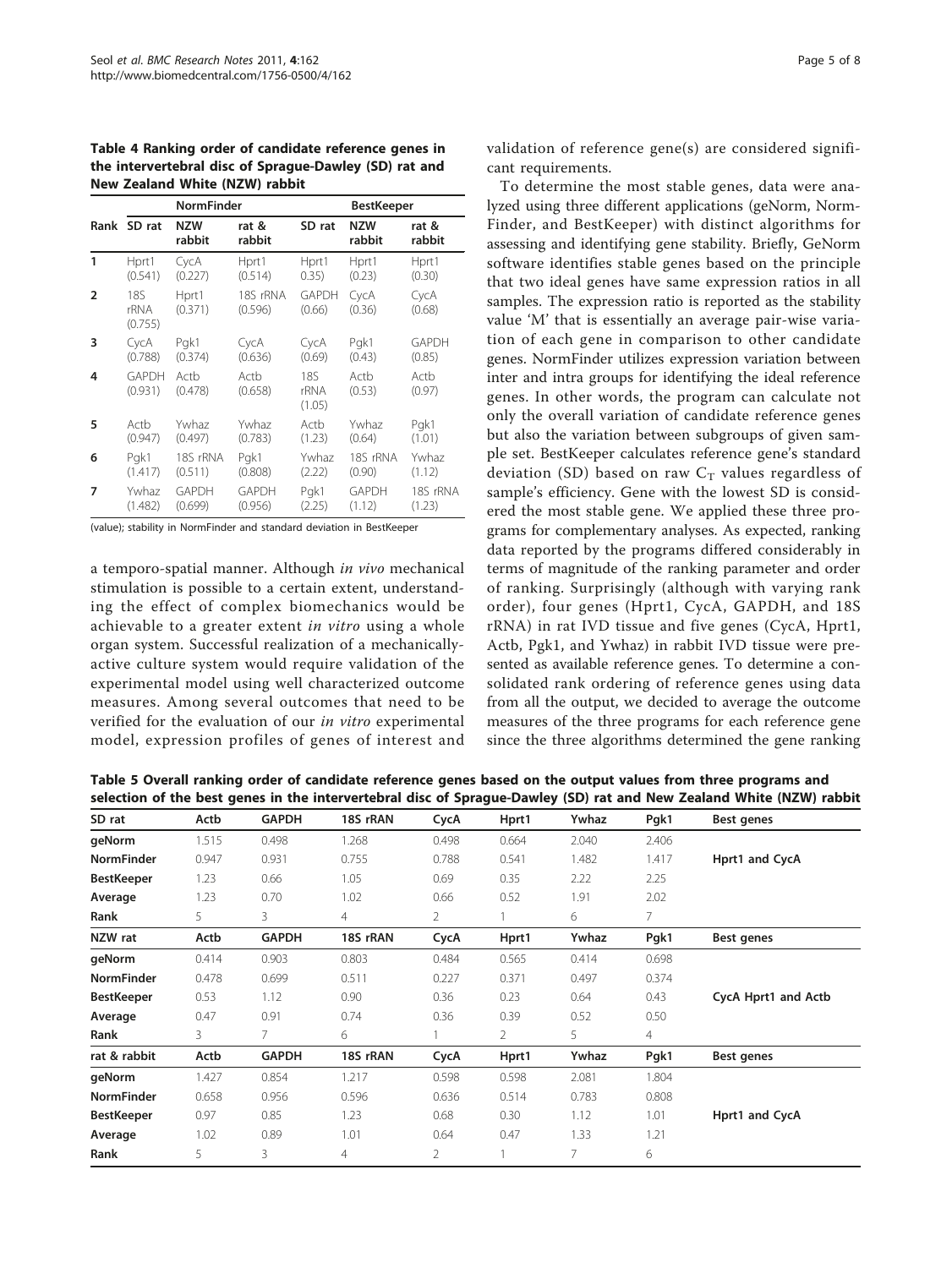based on the function of decreasing value of their outcome measures. Previously, Axtner et al. [[17\]](#page-7-0) identified the best combination of genes by mean rank derived from the three programs. We employed a different strategy by using the mean of three outcome measures and ranked the genes of interest as a function of their means with the lower means ranking better than their counterparts. We found this strategy to be more appropriate for the purpose of mathematical clarity.

In conjunction with GAPDH, Actb and 18S rRNA, our selection of other potential reference genes were based on demonstrated results of stability in previous investigations Xing et al. [\[18](#page-7-0)] demonstrated Hprt1 to be the best reference gene in rat partial hepatectomy model, which is experimental model for the study of liver regeneration. On the other hand, Ywhaz and CycA were the most stable genes in the brain tissue and asphyxia cardiac arrest model, respectively [\[19,20](#page-7-0)]. In the current study, combination of Hprt1 and CycA were identified to be suitable for normalization for rat and rabbit IVD culture studies. Although expression stability of reference genes may be influenced by multiple factors, our findings suggest that experimental conditions have a significant effect in this in vitro model.

GAPDH has been successfully employed as a reference gene in IVD organ culture studies [\[21,22](#page-7-0)] whereas our study indicates otherwise. The instability of GAPDH in our culture model could partly be the result of oxygen tension gradients in the IVD [\[23\]](#page-7-0) that may result in regulation of HIF-1 $\alpha$  [[24\]](#page-7-0). Actb and 18S rRNA were also observed to be regulated in our culture model despite successful application in previous studies [\[25-27\]](#page-7-0). We analyzed matrix metalloproteinase-3 (MMP-3) expression which plays a major role in the disc degeneration process using Actb and combination of Hprt1 and CycA. MMP-3 expression normalized by Hprt1 and CycA showed 3.8-fold up-regulation at day 3, while Actb induced 73.7-fold up-regulation in the rat IVD tissue (additional file [2\)](#page-6-0). Our comparative analysis emphasizes the critical requirement of reliable reference gene (s) to avoid erroneous and misrepresented results.

The delta-delta  $C_T$  algorithm is a convenient and standard method to analyze the relative changes in gene expression. This method requires the  $C_T$  values for a reference gene(s) to be reliably lower of that of a target gene. However,  $C_T$  values of rabbit Hprt1 were relatively higher than those of other optimal reference genes (CycA and Actb) in this study. Although the  $C_T$  values can be reduced by using increased amount of PCR templates, we first need to confirm the range of  $C_T$  values of target genes for accurate analysis of relative quantification.

Accurate normalization determines the sensitivity and reproducibility of a PCR measure making the selection process of a reference gene a very crucial step in validating the gene expression tool. It is also suggested by previous investigations that single control normalization may still lead to erroneous results, urging the need to use two or more reference genes to improve sensitivity and also maintain low expression variation [[6\]](#page-7-0). It is also generally advised to maintain Ct values < 30 so that the initial abundance of the target gene is considered biologically consequential. We realized the significance of multiple reference genes and have reported two most stable genes for each individual small animal species. We believe the recommendations of this study are applicable for future investigations in IVD biology that use rat and rabbit disc tissues. Also, our inference is solely concerned with the experimental conditions stated in this investigation.

# Conclusions

We evaluated the stability of seven potential reference genes (Actb, GAPDH, 18S rRNA, CycA, Hprt1, Ywhaz, and Pgk1) and attempted to identify the most stable control gene (s) for normalization of qRT-PCR data from rat and rabbit organ culture. Using geNorm, NormFinder, and BestKeeper, we determined that Hprt1 and CycA are ideal reference gene candidates in both the species of interest. Actb was also found suitable for normalization in the rabbit IVD whereas its stability is questionable in the rat model. GAPDH was found to be unsuitable for normalization in both rat and rabbit IVDs under our experimental constraints. Data presented in this work is the first of its kind focusing on the intervertebral disc and may facilitate improvement in reliability and sensitivity of qRT-PCR for IVD organ culture studies.

# Methods

#### Intervertebral disc (IVD) organ culture

Young adult male Sprague-Dawley (SD) rats that were 9-weeks (280 g) old and New Zealand White (NZW) rabbits that were 18-weeks (3.6 kg) old were obtained from Harlan Sprague Dawley, Inc. (Indianapolis, IN, USA). The animals were used in accordance with a protocol approved by the University of Iowa Animal Care and Use Facilities. Under sterile condition, animals were sacrificed and lumbar IVD motion segments were dissected from consecutive levels (L1-L6). Posterior elements and soft tissues were removed and cultured in Dulbecco's modified Eagle medium (DMEM) supplemented with 14% fetal bovine serum (FBS), 50 µg/Ml L-ascorbate, 100 U/㎖ penicillin, 100 ㎍/㎖ streptomycin, and 2.5 ㎍/㎖ Fungizone. After 0, 3, 7, and 14 days under standard culture conditions (37°C, 5% CO<sub>2</sub>), randomly harvested IVDs were isolated from adjacent vertebral bodies and immediately frozen in liquid nitrogen. Three IVDs were pooled together and used for RNA isolation.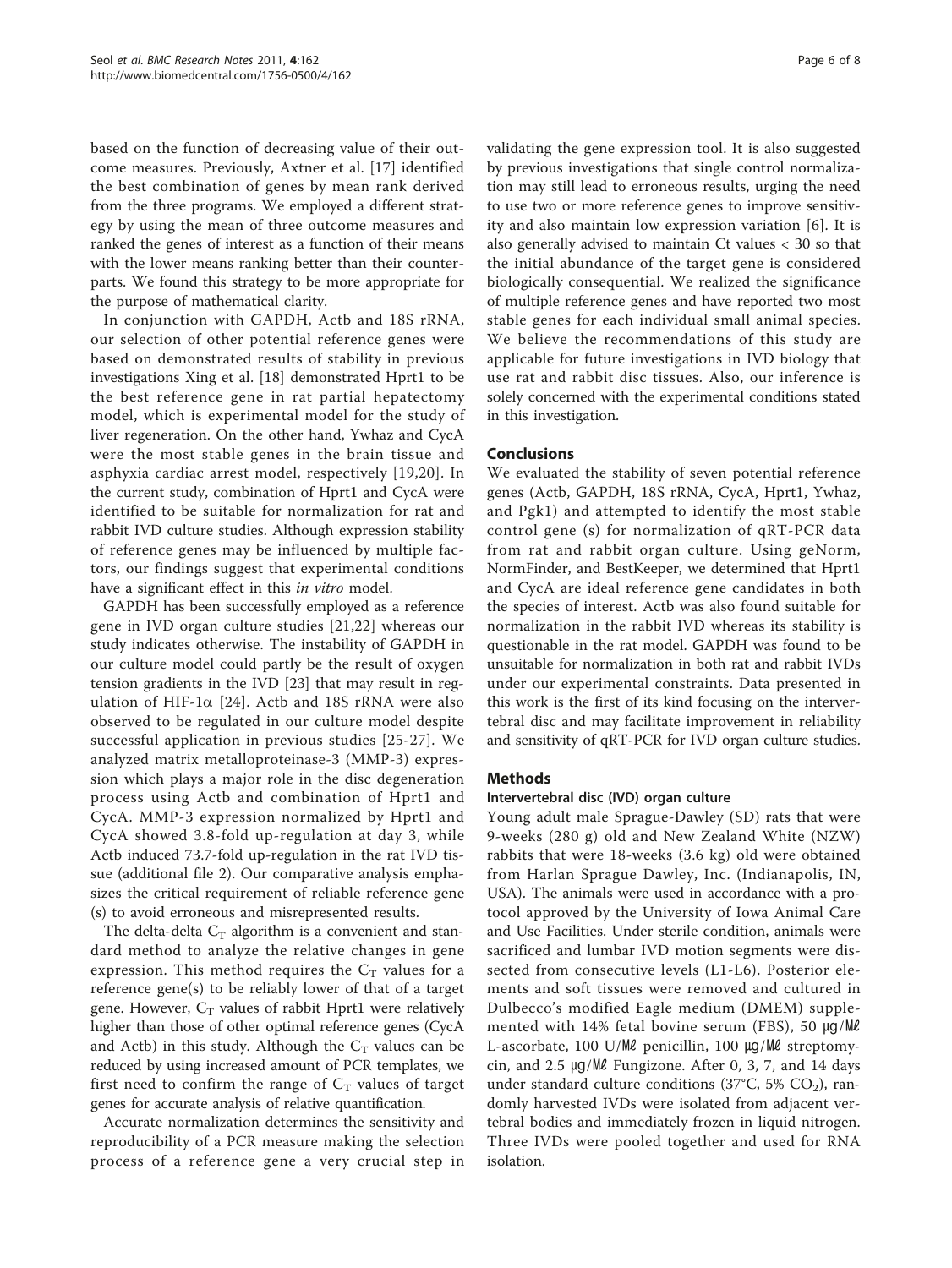#### <span id="page-6-0"></span>RNA isolation

Samples were homogenized with TRIzol® reagent (Invitrogen™ Life Technologies, Carlsbad, CA, USA) and total RNA was extracted by the homogenized tissues using the RNeasy Mini Kit (Qiagen, Valencia, CA, USA) according to the manufacture's instructions. Total RNA was quantified using a NanoDrop® ND-1000 UV-Vis Spectrophotometer (Thermo Scientific, Waltham, MA, USA) at a 260 nm wavelength.

#### Candidate reference genes and primers for qRT-PCT

Candidate reference genes selected were classical reference genes which are most commonly used as internal control for gene expression studies (Actb, GAPDH, and 18S rRNA) and the others (CycA, Hprt1, Ywhaz, and Pgk1) based on previous reports [\[19,20,28\]](#page-7-0). Most primer information was obtained from previously published primer sequences. One rat (Hprt1) and five rabbit primers (Actb, GAPDH, 18S rRNA, CycA, and Hprt1) were designed using the Primer Express® 3.0 software (Applied Biosystems, Foster City, CA, USA) based on the sequences in the database [\[29\]](#page-7-0).

#### Quantitative real-time RT-PCR (qRT-PCR)

qRT-PCR was performed with the SuperScriptTM III Platinum® SYBR® Green One-Step qRT-PCR kit (Invitrogen™ Life Technologies) following the instructions with slight modification. For each sample, 50 ng total RNA was used in the assay for all reference genes except rat GAPDH (25 ng), rat 18S (1 ng), and rabbit Actb (25 ng) and all samples were run in triplicate on a 96-well optical reaction plate with the ABI PRISM 7700 Sequence Detection System (Applied Biosystems) with a Sequence Detection System (SDS) software version 2.3. The PCR Reactions were prepared in a total volume of  $25 \mu\ell$  containing 1  $\mu$ l diluted RNA, 0.5  $\mu$ l forward and reverse primer (10 μM), 12.5 με 2X SYBR<sup>®</sup> Green Reaction Mix, and 10  $\mu\ell$  RNase-free water. The conditions for the PCR were as follows: reverse transcription at 50°C for 3 min, DNA polymerase activation and RT enzyme inactivation at 95°C for 5 min, followed by 40 cycles of denaturation at 95°C for 15 sec, primer annealing at 60°C for 30 sec, elongation at 40°C for 1 min. The quantification values were obtained from the threshold cycle  $(C_T)$  number at which the increase in signal associated with an exponential growth of PCR products using SDS software. At the end of the PCR reactions, amplification specificity was confirmed by analyzing dissociation curve. To calculate PCR efficiency for each gene, six points of 2-fold serial dilution were used to build standard curve.

#### Data analysis

To calculate the  $C_T$  values, the fluorescence threshold was manually set to 1 in SDS software and the results were directly imported into Microsoft Excel for Best-Keeper (version 1.0) [[30](#page-7-0)] data input.  $C_T$  values above 30 were excluded in this study. PCR efficiencies (E) were calculated from the slope of each standard curve with the equation,

 $E = 10^{(-1/\text{slope})}$ 

Relative quantities (Q) was then calculated from the  $C_T$  values and efficiencies for geNorm (version 3.5) [[31](#page-7-0)] and NormFinder (version 19.0) [\[32](#page-7-0)] data input with the equation,

 $Q = E^{(Minimum C_T-Sample C_T)}$ , (E = 2 for 100% efficiency).

The gene expression stability was ranked from each program and the most stable reference gene or combination genes were calculated.

#### Additional material

[Additional file 1: M](http://www.biomedcentral.com/content/supplementary/1756-0500-4-162-S1.PDF)elting curve analysis. Melting curve analysis of 7 candidate reference genes using ABI PRISM 7700 Sequence Detection System (Applied Biosystems) with a Sequence Detection System (SDS) software version 2.3.

[Additional file 2: M](http://www.biomedcentral.com/content/supplementary/1756-0500-4-162-S2.PDF)MP-3 gene expression in the rat intervertebral disc. Relative expression level of MMP-3 in the rat intervertebral disc normalized by common used reference genes (Actb, GAPDH and 18S rRNA) and an optimal combination of reference genes (Hprt1 and CycA).

#### Acknowledgements

This study was supported by the Department of Orthopaedics and Rehabilitation, University of Iowa, Iowa city, Iowa.

#### Author details

<sup>1</sup>Department of Orthopedics and Rehabilitation, University of Iowa, 1182 ML, lowa city, IA 52242, USA. <sup>2</sup>Department of Biomedical Engineering, University of Iowa, 1402 SC, Iowa city, IA 52242, USA.

#### Authors' contributions

DS harvested the intervertebral disc, performed qRT-PCR experiments and wrote the paper. HC designed primers and performed qRT-PCR. KJ participated in the data analysis. HZ advised all qRT-PCR process. TL and JAM supervised the study design and PSR helped to draft the manuscript. All authors read and approved the final manuscript.

#### Competing interests

The authors declare that they have no competing interests.

Received: 20 December 2010 Accepted: 26 May 2011 Published: 26 May 2011

#### References

- 1. Bustin SA: [Quantification of mRNA using real-time reverse transcription](http://www.ncbi.nlm.nih.gov/pubmed/12200227?dopt=Abstract) [PCR \(RT-PCR\): trends and problems.](http://www.ncbi.nlm.nih.gov/pubmed/12200227?dopt=Abstract) J Mol Endocrinol 2002, 29(1):23-39.
- 2. Bustin SA: [Absolute quantification of mRNA using real-time reverse](http://www.ncbi.nlm.nih.gov/pubmed/11013345?dopt=Abstract) [transcription polymerase chain reaction assays.](http://www.ncbi.nlm.nih.gov/pubmed/11013345?dopt=Abstract) J Mol Endocrinol 2000, 25(2):169-193.
- 3. Huggett J, Dheda K, Bustin S, Zumla A: [Real-time RT-PCR normalisation;](http://www.ncbi.nlm.nih.gov/pubmed/15815687?dopt=Abstract) [strategies and considerations.](http://www.ncbi.nlm.nih.gov/pubmed/15815687?dopt=Abstract) Genes Immun 2005, 6(4):279-284.
- 4. Ahn K, Huh JW, Park SJ, Kim DS, Ha HS, Kim YJ, Lee JR, Chang KT, Kim HS: [Selection of internal reference genes for SYBR green qRT-PCR studies of](http://www.ncbi.nlm.nih.gov/pubmed/18782457?dopt=Abstract) [rhesus monkey \(Macaca mulatta\) tissues.](http://www.ncbi.nlm.nih.gov/pubmed/18782457?dopt=Abstract) BMC Mol Biol 2008, 9:78.